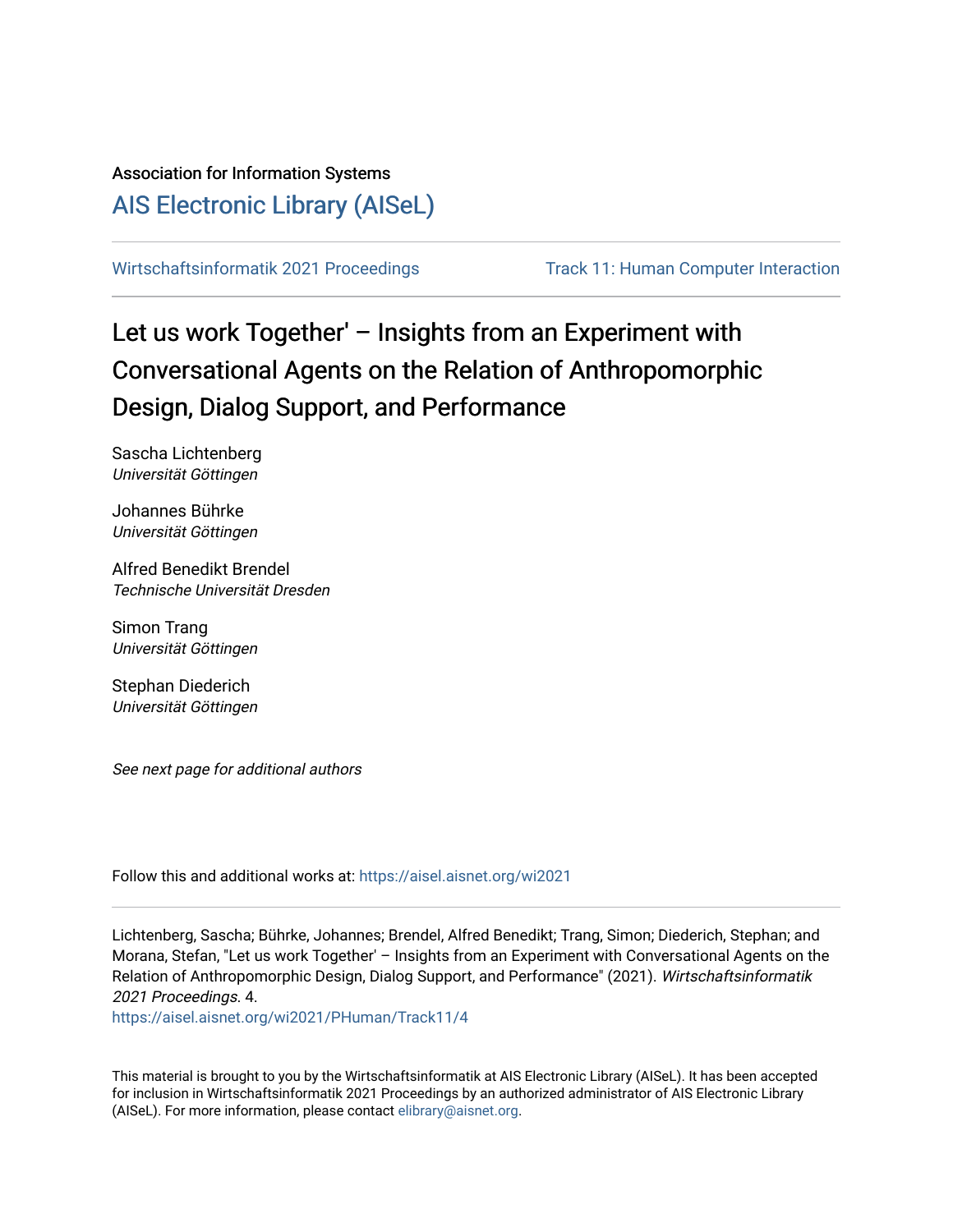# Presenter Information

Sascha Lichtenberg, Johannes Bührke, Alfred Benedikt Brendel, Simon Trang, Stephan Diederich, and Stefan Morana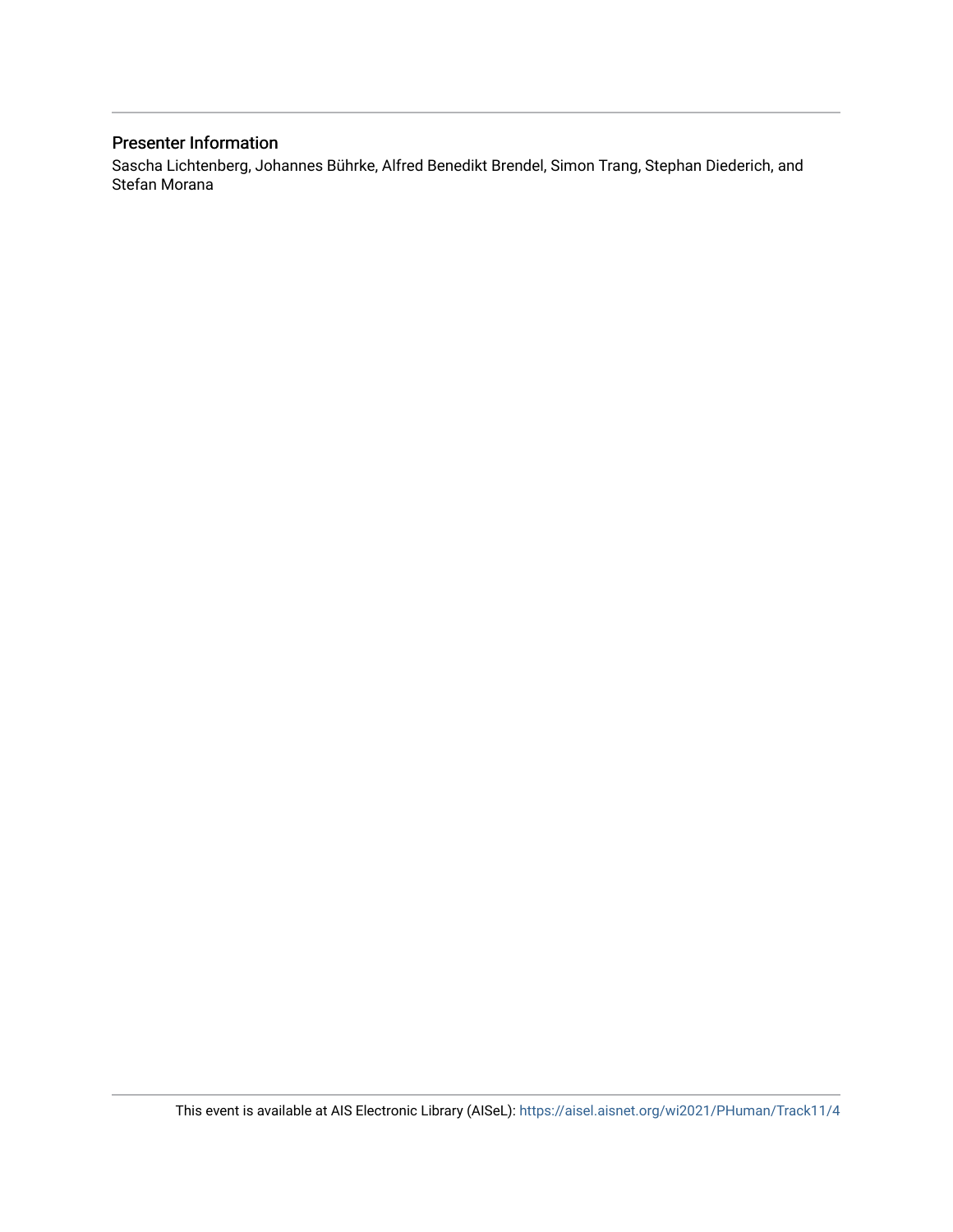# **'Let us work Together' – Insights from an Experiment with Conversational Agents on the Relation of Anthropomorphic Design, Dialog Support, and Performance**

Sascha Lichtenberg<sup>1</sup>, Johannes Bührke<sup>1</sup>, Alfred Benedikt Brendel<sup>2</sup>, Simon Trang<sup>1</sup>, Stephan Diederich<sup>1</sup>, Stefan Morana<sup>3</sup>

 $<sup>1</sup>$  Georg-August-Universität Göttingen, Chair of Information Management, Goettingen,</sup> Germany {Sascha.Lichtenberg, Strang}@uni-goettingen.de

{johannes.buehrke, stephan.diederich}@stud.uni-goettingen.de <sup>2</sup> Technische Universität Dresden, Chair of Business Informatics, esp. Intelligent Systems and Services, Dresden, Germany {Alfred\_Benedikt.Brendel}@tu-dresden.de <sup>3</sup> Universität des Saarlandes, Chair of Digital Transformation and Information System, Saarbrücken, Germany {stefan.morana}@uni-saarland.de

**Abstract.** In the human interaction with CAs, research has shown that elements of persuasive system design, such as praise, are perceived differently when compared to traditional graphical interfaces.

In this experimental study, we will extend our knowledge regarding the relation of persuasiveness (namely dialog support), anthropomorphically designed CAs, and task performance. Within a three-conditions-between-subjects design, two instances of the CA are applied within an online experiment with 120 participants. Our results show that anthropomorphically designed CAs increase perceived dialog support and performance but adding persuasive design elements can be counterproductive. Thus, the results are embedded in the discourse of CA design for task support.

**Keywords:** Conversational Agents, Persuasive System Design, Task Performance, Dialog Support, Chatbot, human computer interaction

# **1 Introduction**

Information Systems (IS) can be designed to attain various goals. Following Benbasat [1], one of the goals is to increase the effectiveness and efficiency of users in the completion of a task, such as finding and purchasing a product online. However, IS also exhibits substantial potential to influence individual beliefs and behavior [2], for instance, regarding environmental sustainability [3] or health [4]. Studies in the context of persuasive systems and their design have received increasing attention recently, which is reflected in calls for more research [5].

<sup>16</sup>th International Conference on Wirtschaftsinformatik, March 2021, Essen, Germany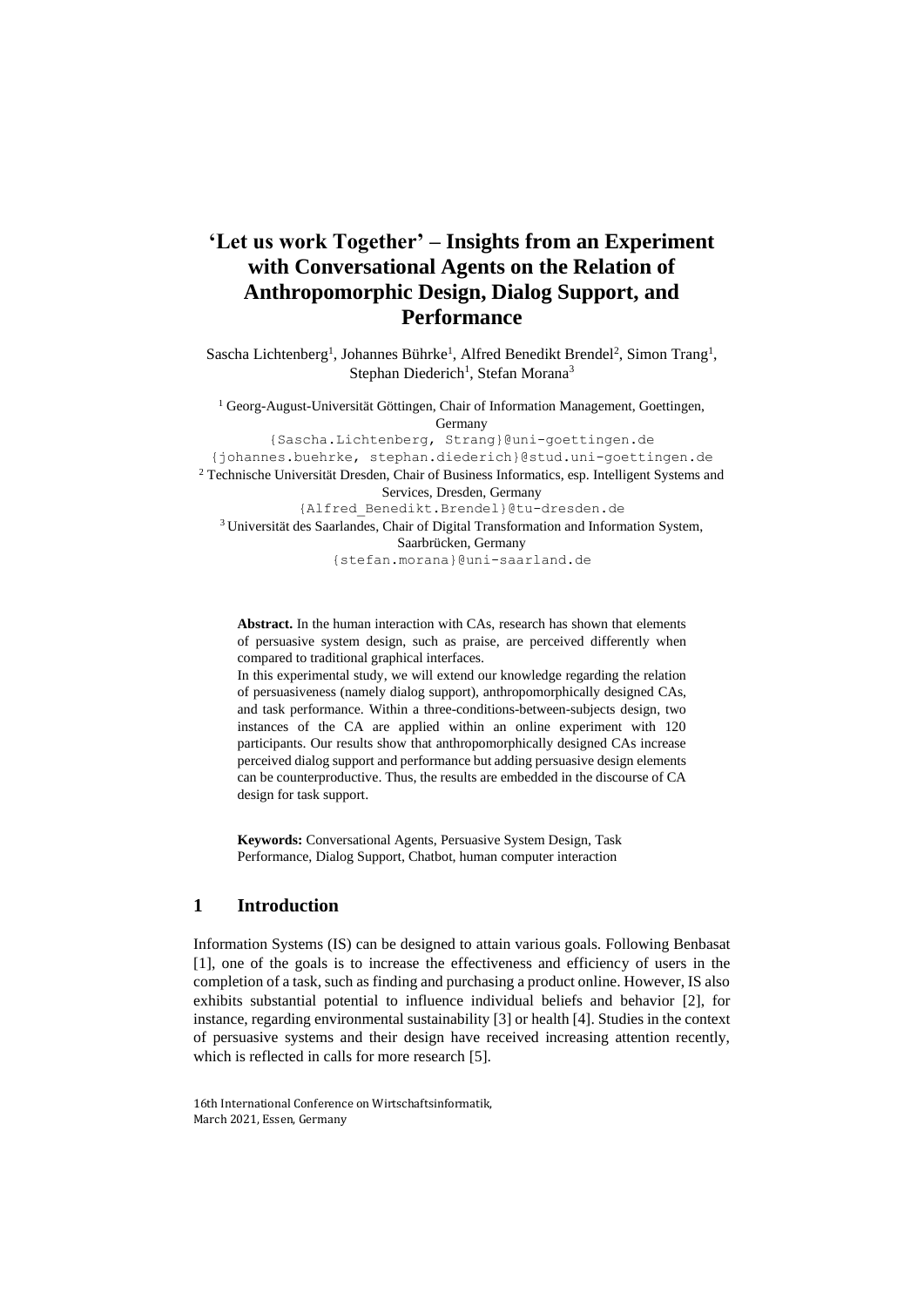While the vast majority of studies in the area of persuasive system design focuses on software with graphical user interfaces [6], we follow the notion that conversational agents (CAs) offer the opportunity to design even more persuasive IS. CAs, defined as software with which users interact through natural language (i.e. written or spoken word) [7], have been shown to trigger mindless social responses (i.e. users treat computers like it is a human being [8]) as formulated in the paradigm of computersare-social-actors (CASA) [8], [9]. Due to the social nature of human interaction with CAs, we argue that elements of persuasive system design, such as praise or social roles [10], can be leveraged to influence individual behavior.

Initial work in the area of persuasive and anthropomorphic CAs underlines this potential. For example, Diederich, Lichtenberg, et al. [11] investigated how persuasive messages of a CA can influence an individual's environmental sustainability beliefs, finding that a anthropomorphic design of a CA increase the perceived persuasiveness. Similarly, Gnewuch et al. [12] argue that CAs can be a useful means to enable more sustainable energy consumption behavior of consumers, due to their feedback provided for the user. However, we still lack an understanding of whether persuasive CAs can extend beyond the scope of emotion and cognition, influencing actual user behavior (e.g., task performance).

In this experimental study, we address this research gap regarding the relation of persuasive, anthropomorphic CAs, and actual behavior in the form of performance. The performance of an individual can be measured by the number of completed tasks (e.g., in the context of gamification, by completed rounds [13], or the number of steps per day [14]). We conducted an experiment with three different treatment groups (no CA, anthropomorphic CA and anthropomorphic CA extended with persuasive features) in a task completion setting. Specifically, participants had to complete a certain number of tasks, with the option to voluntarily complete more of them. Against this background, this study aims to answer the following research question:

*RQ: How can persuasive and anthropomorphic design of conversational agents positively influence performance?*

# **2 Research Background**

The following section contains the relevant background information for understanding this work: (1) persuasive system design and performance and (2) anthropomorphic conversational agents and social response theory.

#### **2.1 Persuasive System Design and Performance**

The observation that technology can influence human cognition, emotion, and behavior has been made around two decades ago. On this basis, the paradigm of CASA [9], [11], [16] has been formulated. The paradigm of CASA posits that individuals mindlessly apply social rules and expectations to computers once they receive cues associated with human traits or behavior [17]. Against this background, research in the domain of persuasive design investigates the social responses people show to computers [9], [10].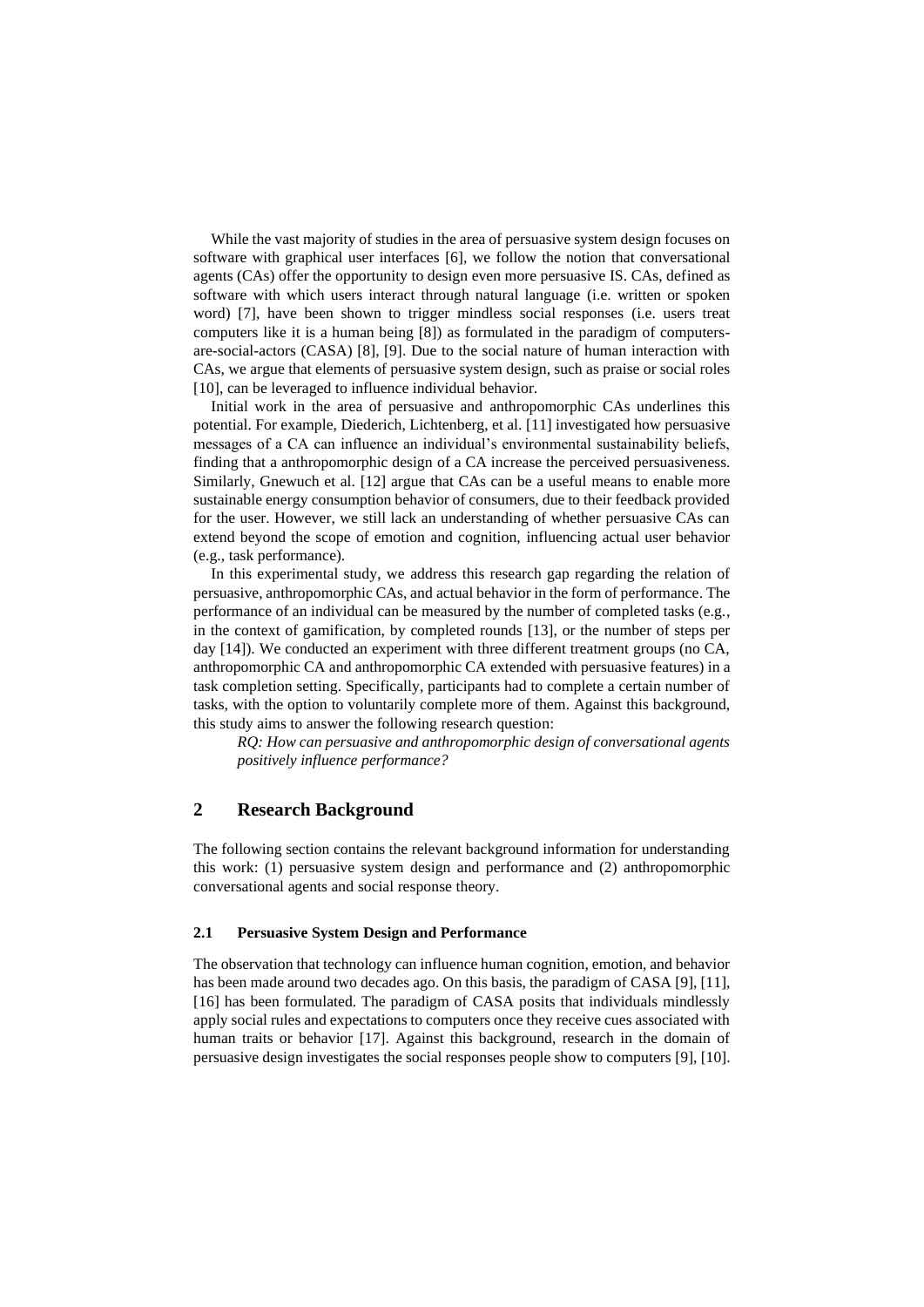Research in this context entails the development and application of design elements intended to shape user perception and promote desired behavior. An example of this is the display of anthropomorphic communication features, such as humor, empathy, and praise, to trigger social dynamics, such as competition or cooperation [10].

These persuasive design elements can be distinguished into five types of social cues Fogg [2]: physical (e.g., touch, facial expressions, movement), psychological (e.g., empathy, humor), language (e.g., written or spoken language, turn-taking in a conversation), social dynamics (e.g., praise, judgment), and social roles (e.g., guide, partner). In sum, designers are provided with a wide selection of design elements and cues that can be used to persuade individuals in a variety of application domains, such as environmental sustainability, work, or education [18]. Regarding the effects of these social cues, four different categories can be distinguished [10]: (1) primary task support (e.g., individual tailoring of information), (2) dialog support (e.g., providing praise), (3) credibility support (e.g., displaying trustworthiness), and (4) social support (e.g., referring to social facilitation).

In the domain of work and performance, persuasive design offers the opportunity to incline individuals to perform their primary task [10]. In the context of performance, for instance, this can mean enabling an individual to measure their primary task progress via self-monitoring [6] (e.g., displaying heart rate while exercising to ensure progress and commitment [19]). Similar examples can be found in the context of the academic performance of students [20], promoting physical activity at the workplace [4] and provoke "work-like" performance in experimental contexts [21], [22]. Dialog support has shown that users are encouraged to use the enhanced IS and consecutively motivated to perform their primary task [23]. One example is praise in the form of images, symbols, or words [6] to support a person in achieving his or her goals (e.g., increase the number of steps per day [14]).

#### **2.2 Anthropomorphic Conversational Agents and Social Response Theory**

Through technological progress regarding natural language processing and machine learning, CA-related technology has become widely available [24]. Consequently, CAs are currently attracting strong interest from research and practice [7], [24], [25] . Users can interact with CAs using written (e.g., chatbots) or spoken language (e.g., personal assistants like Siri or Microsoft Cortana). Furthermore, CAs can be disembodied, have a virtual embodiment [26], or a physical embodiment, e.g. service robots [27]. Through various means, CAs can display human characteristics, such as having a human name and participating in a dialogue with turn-taking [28]. These anthropomorphic characteristics trigger mindless social responses by users [28], [29], as postulated in the social response theory [17], [30].

The intensity of these social responses varies according to the degree of perceived anthropomorphism (i.e., human-likeness) of a CA [31]. Current studies on CA design found that a higher degree of anthropomorphism can lead to various positive effects, such as an increase in service satisfaction [32], trustworthiness [33], and persuasiveness [11]. In order to better understand the relation of anthropomorphic CA design, perceived anthropomorphism, and related benefits, CAs are studied in various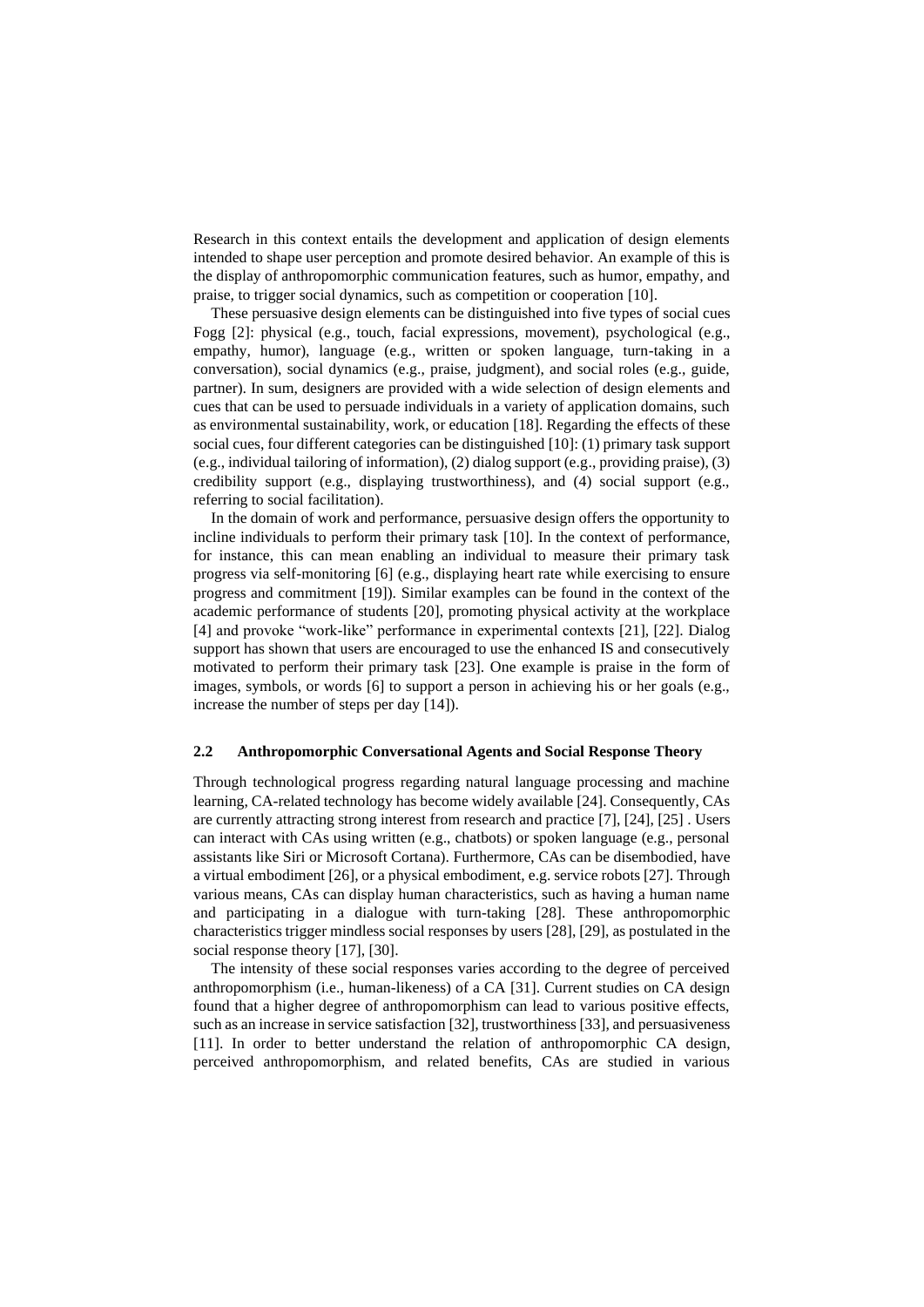application areas, such as customer service (e.g., marketing and sales [34]), and healthcare [35]). Synthesizing current research on anthropomorphic CA design, Seeger et al. [15] developed a conceptual framework that comprises three dimensions: (1) human identity, (2) verbal cues, and (3) non-verbal cues. The dimension of *human identity* includes cues regarding the representation of the agent, for example, having an avatar [31]. The second dimension of *verbal cues* comprises the language used by a CA, for instance, using self-references ("I think that…" [36]), expressing artificial thoughts and emotions ("In my experience…" [37]), or variability in syntax and word choice [15]. The third dimension of *non-verbal cues* includes conveying information on attitudes or emotional state [38], such as indicating thinking through dynamic response times depending on message length and complexity [32] or using emoticons to express emotions [39].

### **3 Research Model and Hypotheses**

Our research will contribute to a better understanding of the relation between CA design, its perception, and user performance. Our research model is depicted in Figure 1. Specifically, we hypothesize that CAs equipped with social cues as part of an anthropomorphic design [15] persuade users to complete a higher number of tasks when combined with persuasive design elements, such as dialog support [40].



**Figure 1.** Research Model

Based on the paradigm of CASA [17], [30], technology influences individual beliefs and behavior [2]. CAs equipped with anthropomorphic characteristics, such as a human name and participating in a dialogue with turn-taking [28], trigger social responses by users [28], [29]. The human appearance leads individuals to perceive the CA as more persuasive, giving it the potential to influence the beliefs and behavior of individuals. Specifically, CAs provide users with the option to interact with the system via written dialog, providing dialog support [23]. Thus, we formulate the following hypothesis: *H1a: An anthropomorphically designed chatbot yields a higher level of perceived dialog support than no chatbot.*

In the context of this study, we focus on CAs that are praising the user for their performance and award points for certain achievements, thereby providing dialog support [23]. Kamali et al. [41] were able to show that praise was expected (i.e., for specific behavior) when elderly people interact with a CA. Similarly, receiving points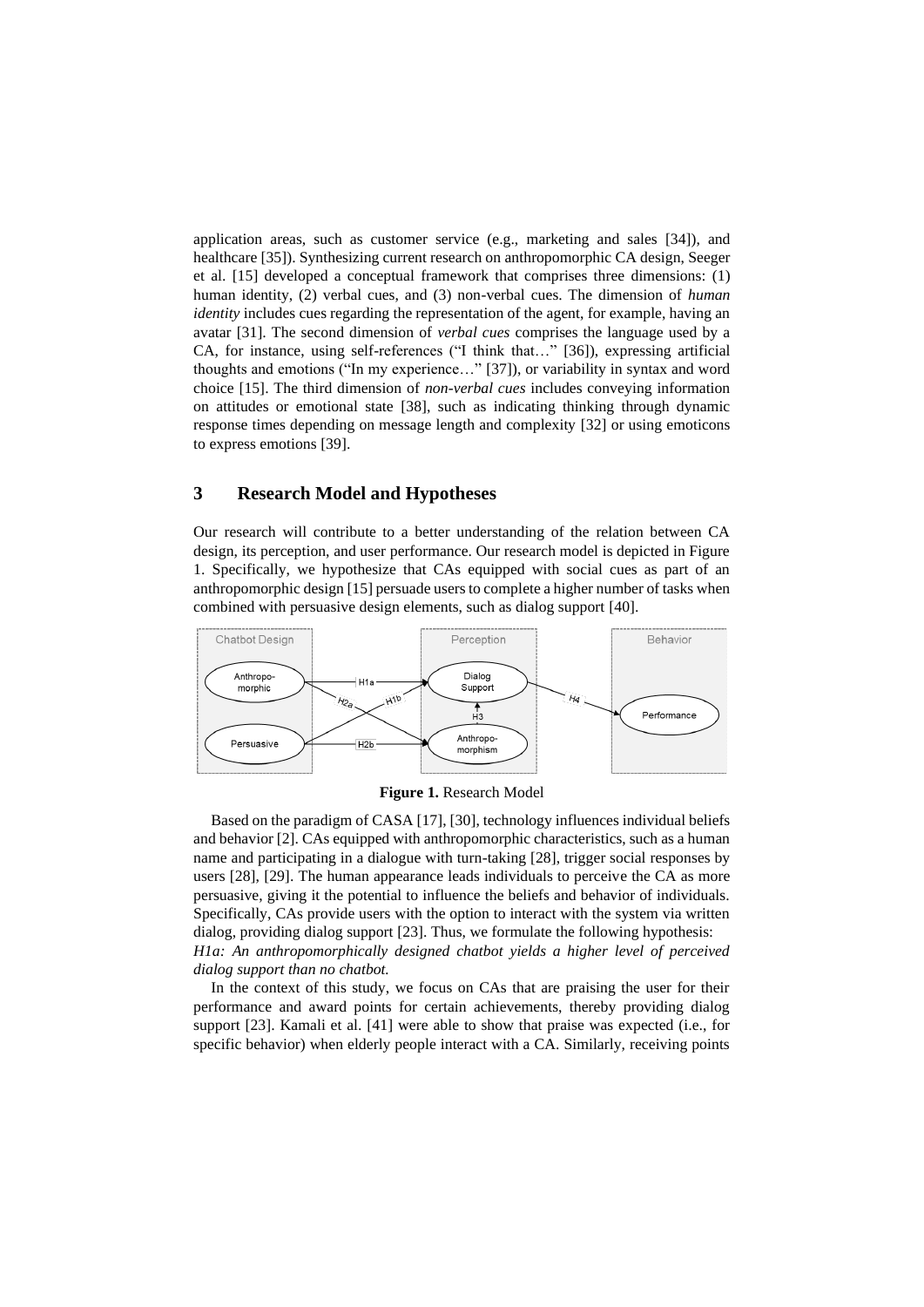for certain behavior increases participation [42]. Therefore, we formulate our next hypothesis as follows:

*H1b: A persuasively and anthropomorphically designed chatbot yields a higher level of perceived dialog support than an anthropomorphically designed chatbot.*

Furthermore, CAs offer various possibilities for anthropomorphic design. An agent equipped with a name, gender, and avatar [31], displaying emotions through verbal cues [8], and applying nonverbal cues, such as dynamic response delays to indicate thinking or typing [32], can contribute to the perception of the agent as more anthropomorphic, even when users are aware of the artificial nature of it. Thus, we propose the following hypothesis:

*H2a: An anthropomorphically designed chatbot yields a higher level of perceived anthropomorphism than no chatbot.*

Furthermore, CAs additionally displaying persuasive cues, such as praising their user, add further to the anthropomorphic perception [10]. For instance, the study of Xu and Lombard [43] have shown that even a small cue (e.g., the name of the CA) can change the perception of the CA. Therefore, we hypothesize that such cues contribute to users anthropomorphizing the agent:

*H2b: A persuasively and anthropomorphically designed chatbot yields a higher level of perceived anthropomorphism than an anthropomorphically designed chatbot.*

Recent studies, which explore the interaction of anthropomorphic design of CAs and their persuasiveness, suggest that perceived anthropomorphism can increase the persuasiveness of the agent. For instance, Harjunen et al. [44] found that virtual offers are more likely to be accepted when the agent shows typical human behavior, such as smiling or touching (with a haptic glove). Similarly, Adler et al. [45] showed that a CA displaying positive emotions leads to a higher degree of perceived persuasiveness compared to a CA without emotionally loaded language. Against this background, we hypothesize:

*H3: Perceived anthropomorphism positively impacts perceived dialog support.*

Following Lehto et al. [23], persuasive design elements have the potential to reinforce, change, or shape the behavior of individuals by increasing the overall persuasiveness of information systems. Superficially, dialog support has shown to encourage users to perform their primary task, such as increasing the amount of physical exercise [14]. Thus, we propose the following hypothesis:

*H4: Perceived dialog support positively impacts performance.*

## **4 Research Design**

To test our hypotheses, we conducted an online experiment with three-conditions (no design, anthropomorphic design, and persuasive design) in a between-subjects design, avoiding carryover effects [46]. We conducted an a priori power analysis using GPower [47] to estimate the required sample size. We assume a large effect and estimated a minimum amount of 102 participants, given an effect size  $f = 0.4$ , alpha = .05 and power (beta) = 0.95). We collected data from the  $2<sup>nd</sup>$  to the 15<sup>th</sup> of October 2019 until we had at least forty observations per treatment, resulting in a total of 120 participants. Overall,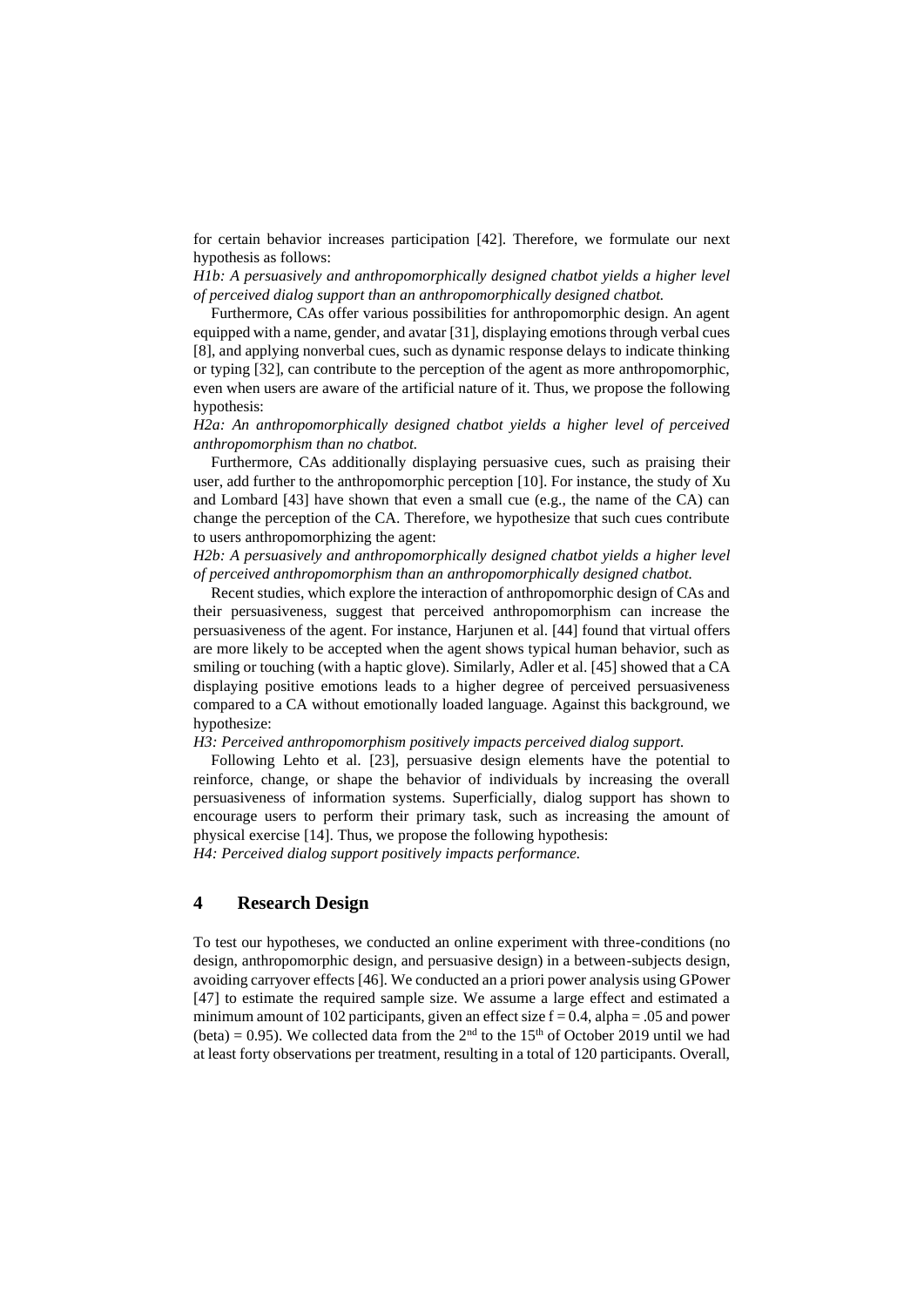the sample consisted of 37% of females (5% of the participants preferred not to specify their gender). The age of the participants ranges from 18 to 83 (mean 33), and all participants are currently residing in Germany.

#### **4.1 Data Collection Procedure and Sample**

The experiment consisted of four steps: (1) Explanation of the experiment, (2) chat with the chatbot, (3) perform the task, and (4) fill out the questionnaire. In the first step, the participants received a briefing screen, which explained the context [48] and the structure of the experiment (completing five of 15 slider tasks with a subsequent survey) and described the tasks. Every participant received the same explanations to make sure that all participants have the same information [49]. Following the instructions, participants got two attempts to answer three comprehension questions. Those who failed both attempts were excluded from the experiment. This procedure ensures that no participant completed more tasks because the rules related to the number of completed tasks were not understood properly. After this step, all participants were randomly assigned to one of the three treatments and proceeded to step 2. The second step is divided into two sub-steps: (2a) chat with chatbot and (2b) perform the task. In step 2a, the participants had to chat with a chatbot. Via the chatbot, participants were able to start a task and end the experiment (see Control and Treatment Configuration section for details). If the participant was not in a chatbot treatment, the start of a task, and the end of the experiment could be triggered by a button. In step 2b, users had to perform slider tasks [48]. For the slider task, the participants had to set five sliders from 0 to 50 by using the mouse pointer. After completing each task, the participants returned to step 2a. When five tasks were completed, participants had the option to proceed to the questionnaire or complete up to ten more tasks. In step (3), participants had to fill out a questionnaire (see Measures section for details).



**Figure 2.** Procedure of the Experiment

#### **4.2 Control and Treatment Configurations**

Our experiment had three conditions: (1) no chatbot (control treatment), (2) anthropomorphic chatbot, and (3) persuasive chatbot. Every participant was randomly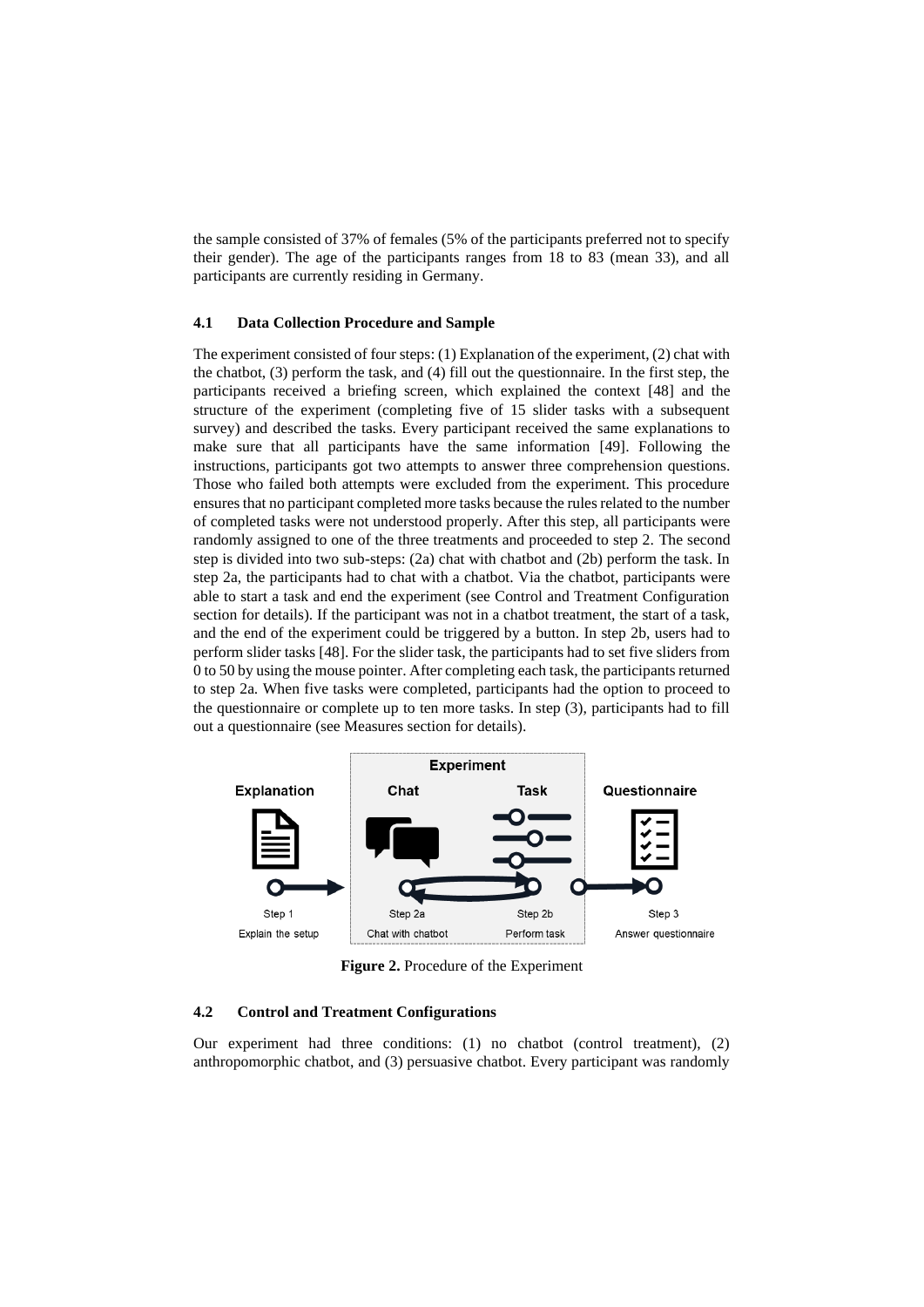assigned to one experimental condition (between-subjects design). For condition (1), users did not have the option to communicate with a chatbot. For conditions (2) and (3), two chatbots were developed via the natural language processing platform Dialogflow by Google. Both chatbots received the same training phrases (i.e., exemplary statements that users might make during the interaction) to train them to understand a user's intent and provide the correct reply. The chatbots were able to process different variations of sentences with the same meaning and could extract parameters, such as the intention to proceed to the next task or to exit the experiment and react appropriately. We further implemented a custom-built web interface to provide convenient access to the chatbots, ensure device independence, and minimize distraction.



**Figure 4.** Persuasive Chatbot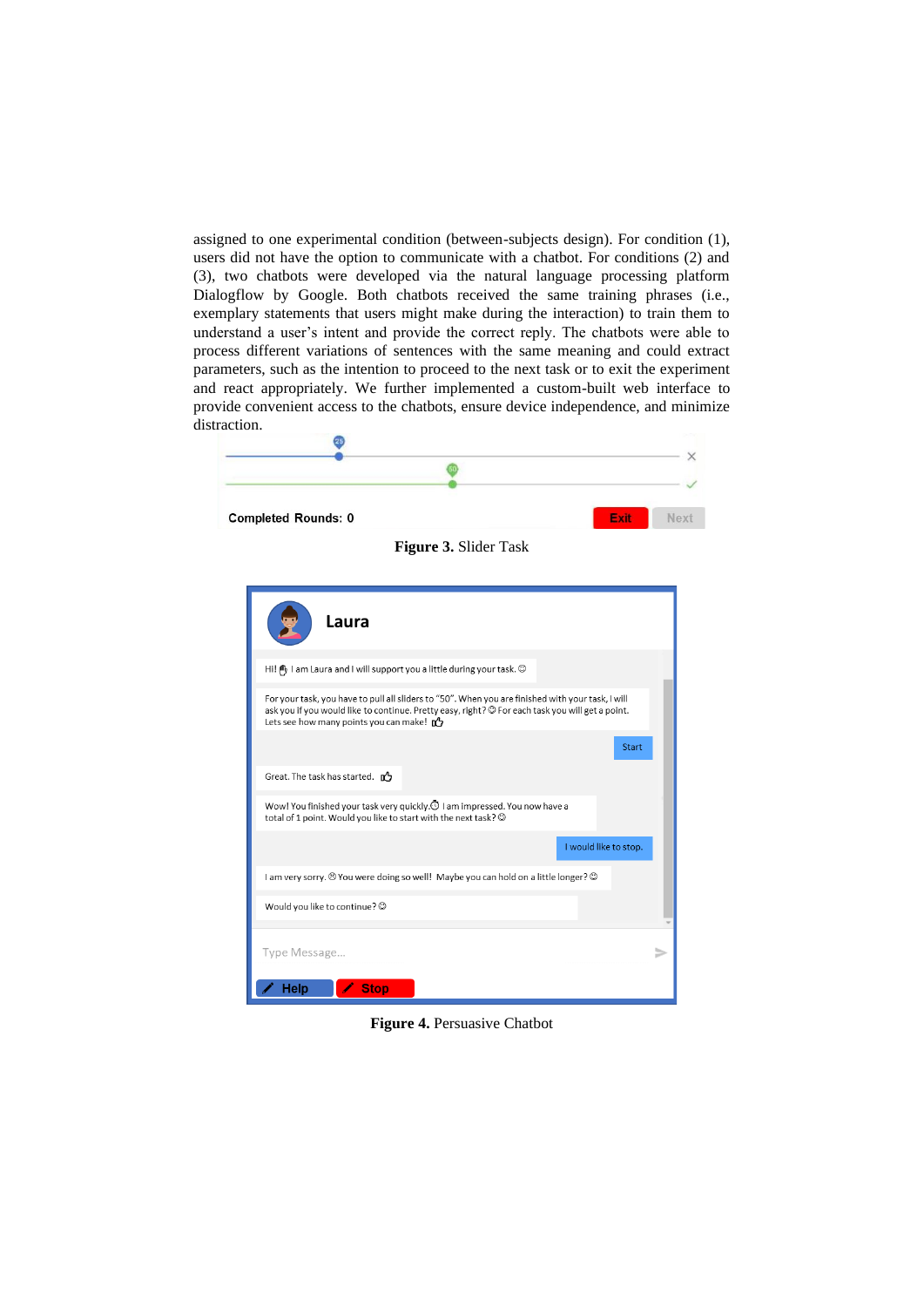Both chatbots were equipped with various cues for anthropomorphic CA design according to the three dimensions (human identity, verbal, non-verbal) as suggested by Seeger et al. [19] to establish a baseline for perceived anthropomorphism. Regarding the human identity, we equipped the chatbot with the name "Laura," a female gender, and a human pictogram representing a female individual. Concerning verbal communication, the CA was designed to use self-references, turn-taking, and a personal introduction ("Hi! I am Laura and I will…"), including a greeting in the form of a welcome message. Regarding the non-verbal anthropomorphic CA design dimension, we implemented blinking dots in combination with dynamic response delays depending on the length of the previous message to simulate thinking and typing of replies by the CAs [32].

Overall, both chatbot instances were identical except for the addition of persuasive messages for condition (3). The chatbot provides dialog support by using praise, suggestions, and rewards [10]. The persuasive chatbot praises users after every task completed ("Wow! You finished your task very quickly."), whereas the anthropomorphic chatbot renounces praise. Furthermore, in case users want to end the experiment and proceed to the questionnaire, the chatbots suggests continuing and completing more tasks ("Maybe you can hold on a little longer? Would you like to continue?"). Lastly, the chatbot introduces a point system, rewarding the user with one point for every completed task ("You now have a total of X points").

#### **4.3 Measures and Descriptive Statistics**

Our research variables included experimentally manipulated variables, questionnairebased variables (i.e., dialogue support and control variables), and the task outcome variable.

| <b>Constructs and Items</b>                                                | FL.    | REF  |
|----------------------------------------------------------------------------|--------|------|
| Perceived Dialogue Support ( $\alpha$ = .911)                              |        |      |
| I believe that the tool has supported me with appropriate feedback.        | .873   |      |
| I believe that the tool has encouraged me to continue working on the task. | .909   | [23] |
| I believe that the tool motivated me to complete the task by praise.       | .889   |      |
| Perceived Anthropomorphism( $\alpha = .934$ )                              |        |      |
| I believe that the tool has a mind.                                        | .759   |      |
| <b>I</b> believe that the tool has a purpose.                              | $-305$ |      |
| I believe that the tool has free will.                                     | .909   |      |
| I believe that the tool has a consciousness.                               | .926   | [15] |
| I believe that the tool desires something.                                 | .857   |      |
| I believe that the tool has beliefs.                                       | .912   |      |
| I believe that the tool has the ability to experience emotions.            | .602   |      |
| <b>Perceived Persuasiveness (Single Scale)</b>                             |        |      |
| I believe that the tool convinced me to perform the task.                  |        | [23] |

**Table 1.** Questionnaire Items (*Note that the items are translated from German to English.)*

 $FL = factor loadings, REF = reference, \ \alpha = Cronbach's alpha;$ 

First, the effect of the experimentally manipulated variables for the different types of chatbots. As the three treatments build on one another, we detangled the different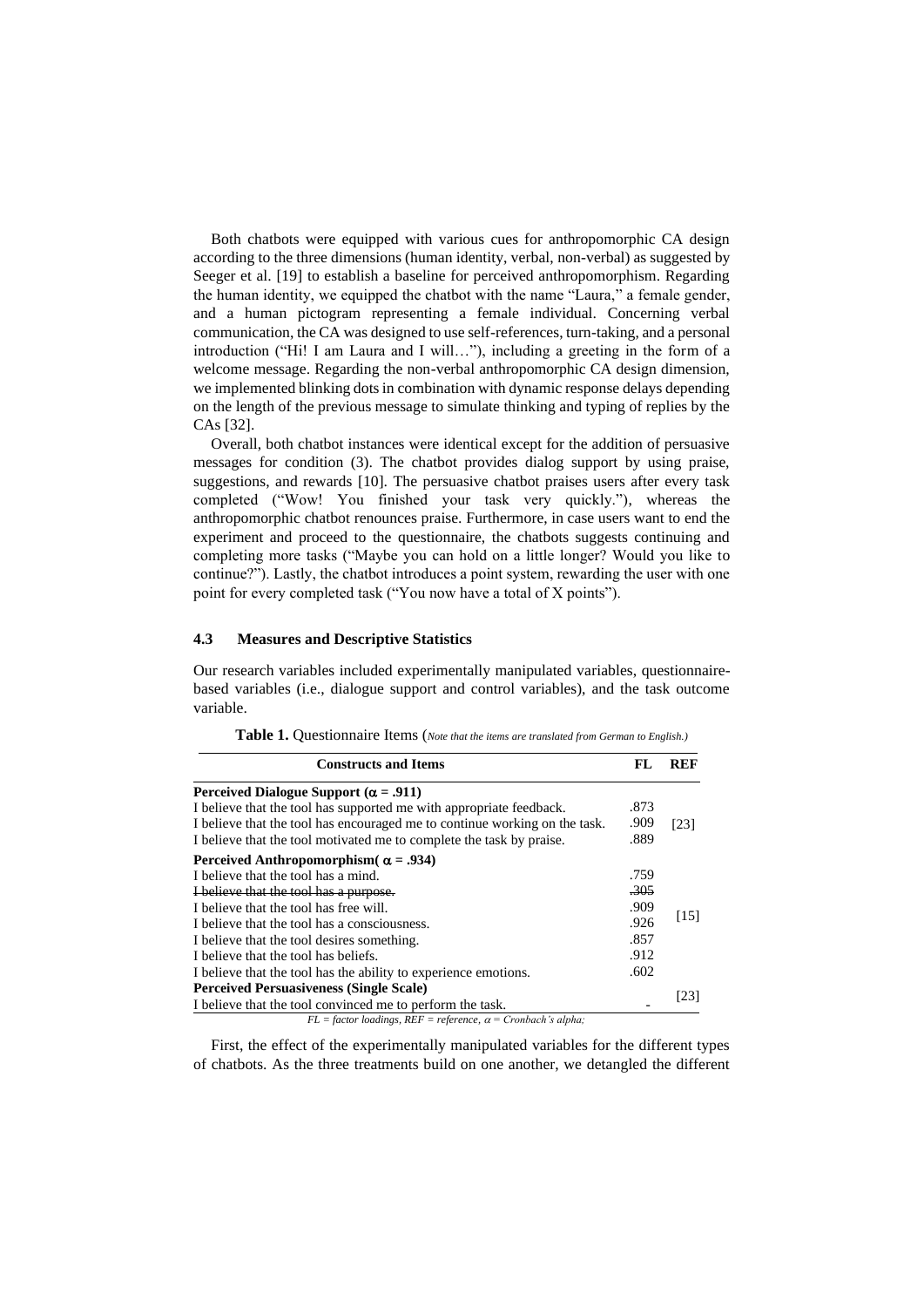effects and coded variables that capture commonalities and differences between the treatments. Second, dialog support, anthropomorphism, and control variables in terms of age, gender, education, and experience with chatbots were captured using a questionnaire. All items were measured on a scale from 1 (strongly disagree) to 7 (strongly agree). For the design of the survey, only established constructs from previous studies were considered. Additionally, we included attention checks by asking two questions that prompt the participant to select a specific number on a scale. If the participant failed to answer the questions correctly, the data was not considered for the analysis. Perceived dialog support was measured using a 7-Point Likert scale adapted from [23]. Perceived anthropomorphism is based on a 7-Point Likert scale adapted from [15]. Additionally, we measured perceived persuasiveness [23] as a single-scale item to conduct a manipulation check. The items are displayed in Table 1. Third, the outcome variable of the task was measured in terms of the number of completed tasks, where the number of completed tasks equals the times a participant positioned all sliders correctly.

#### **5 Results**

In the following two sub-sections, we will present our results regarding the descriptive statistics and structural model.

#### **5.1 Descriptive Statistics**

The group averages of the performance show that the anthropomorphic chatbot (*M*=7.375, *SD*=5.309) and anthropomorphic chatbot with persuasive elements (*M*=4.3, *SD*=2.893) differ from the control group, which yields a lower number of tasks performed (*M*=3.150, *SD*=3.519). Similarly, we observed that the perceived dialog support is lower for the control group (M=2.45, SD=1.693) when compared to the anthropomorphic chatbot (*M*=5.15, *SD*=1.743) and anthropomorphic chatbot with persuasive elements ( $M=2.858$ ,  $SD=1.571$ ). As for anthropomorphism, the system is perceived lower in the control group (*M*=2.107, *SD*=1.318) when compared to the treatments anthropomorphic chatbot (*M*=3.279, *SD*=1.734) and anthropomorphic chatbot with persuasive elements (*M*=2.504, *SD*=1.045) (see Table 2).

To test whether our manipulation of the interface designs for the three different treatments was successful, we assessed users' perceived social persuasiveness. A test for variances homogeneity was not significant (F(2, 117) = 13.467;  $p = .597$ ). Based on this result, we conducted a one-way ANOVA. The ANOVA was significant with  $F(2,117)$  13.467;  $p < .001$ . The result of a Tuskey HSD post hoc comparison revealed following significant differences between for control  $(M=2.7; SD=1.951)$  – anthropomorphic chatbot (M=4.88; SD=1.977) ( $p < .001$ ), and anthropomorphic chatbot - anthropomorphic chatbot with persuasive elements ( $M=3.08$ ; SD=1.789) (p < .001). We applied PLS (partial least squares) to evaluate the measurement model and estimate the structural model. As our analysis includes dialog support as a latent variable, we applied a structural equation approach. We used partial least squares (PLS) path modeling and employed SmartPLS 3.2.9. In the following paragraph, we first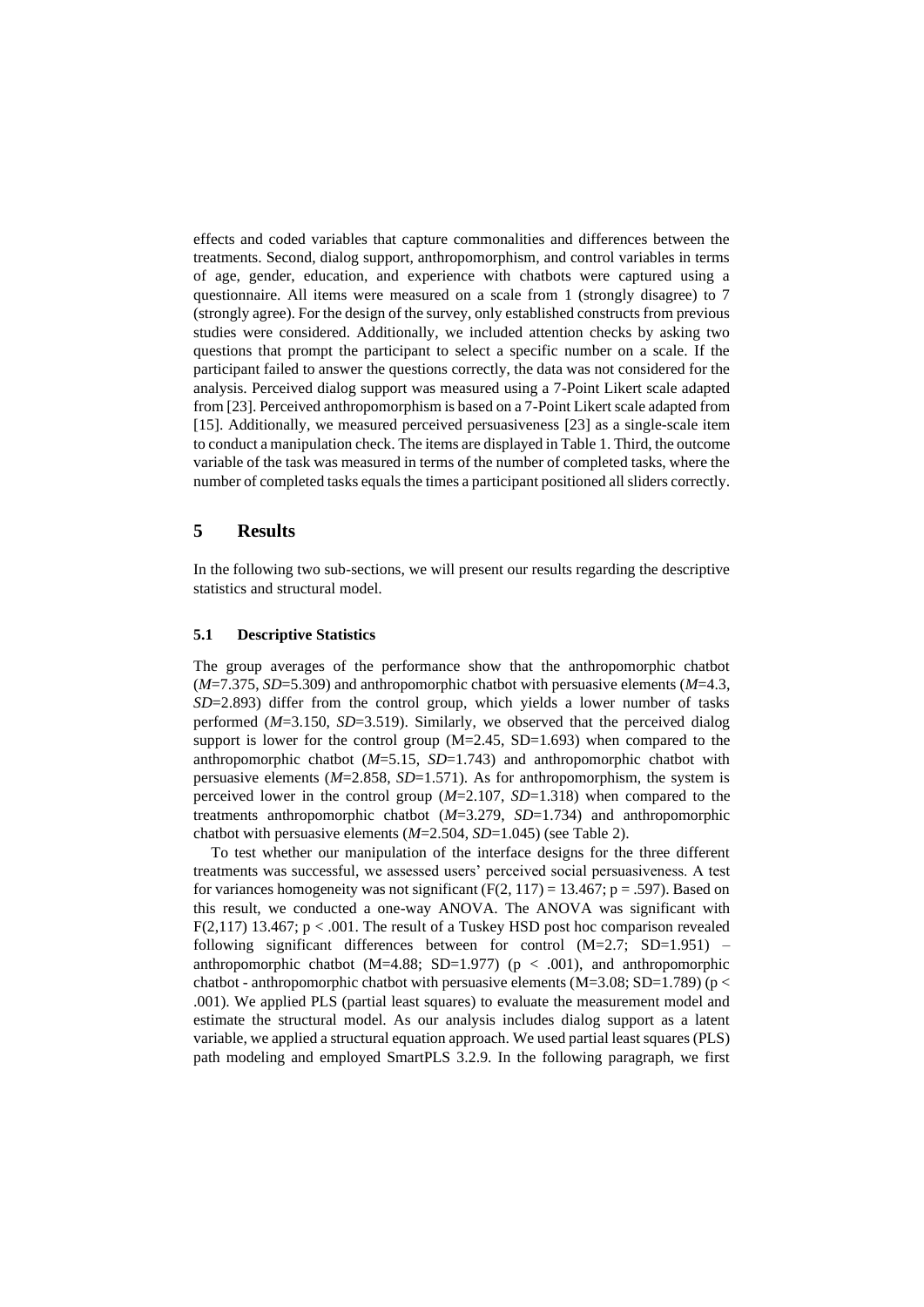inspect the measurement models and will then estimate and interpret the structural model.

| <b>Dependent Variables</b> | <b>Treatments</b><br>$(N = 40$ for all treatments) |       |               |       |              |  |
|----------------------------|----------------------------------------------------|-------|---------------|-------|--------------|--|
|                            | All                                                |       | Control<br>AC |       | <b>ACwPE</b> |  |
| Performance                | Mean                                               | 4.942 | 3.150         | 7.375 | 4.300        |  |
|                            | SD                                                 | 4.387 | 3.519         | 5.309 | 2.893        |  |
| Perceived Dialogue Support | Mean                                               | 3.486 | 2.450         | 5.150 | 2.858        |  |
|                            | <b>SD</b>                                          | 2.042 | 1.693         | 1.743 | 1.571        |  |
| Perceived Anthropomorphism | Mean                                               | 2.629 | 2.107         | 3.279 | 2.504        |  |
|                            | <b>SD</b>                                          | 1.467 | 1.318         | 1.734 | 1.045        |  |
| Perceived Persuasiveness   | Mean                                               | 3.55  | 2.7           | 4.88  | 3.08         |  |
| (Manipulation Check)       | SD                                                 | 1.903 | 1.951         | 1.977 | 1.789        |  |

**Table 2.** Descriptive Statistics

*SD = Standard deviation, AC = Anthropomorphic, ACwPE = AC with Persuasive Elements*

#### **5.2 Measurement Model and Structural Model**

The measurement model includes manifest variables in terms of the experimentally manipulated variables, the number of completed tasks, and reflective constructs. From the experimental treatments, we derived four variables (see Table 3). The no chatbot variable (control treatment) was not included (reference group).

**Table 3.** Inter-Construct Correlations, CR, and AVE

| (Latent) Variable                 | CR  | AVE.                     |       |       |      |     |  |
|-----------------------------------|-----|--------------------------|-------|-------|------|-----|--|
| 1. Number of Completed Tasks      |     |                          | -     |       |      |     |  |
| 2. Dialogue Support               | .95 | .86                      | .43   | .93   |      |     |  |
| 3. Anthropomorphism               |     | .69                      | .33   | .53   | .83  |     |  |
| 4. Anthropomorphic Chatbot Design |     | $\overline{\phantom{a}}$ | .17   | .14   | .08  |     |  |
| 5. Persuasive Chatbot Design      |     | $\overline{\phantom{0}}$ | $-11$ | $-25$ | - 11 | .58 |  |



*CR = composite reliability, AVE = average variance extracted*

We then assessed the reflective measurement model of anthropomorphism and dialogue support for individual item reliability, convergent validity, and discriminant

**Figure 5.** PLS Structural Model *\*\*\*p ≤ .001, \*\*p ≤ .01, \*p ≤ .05*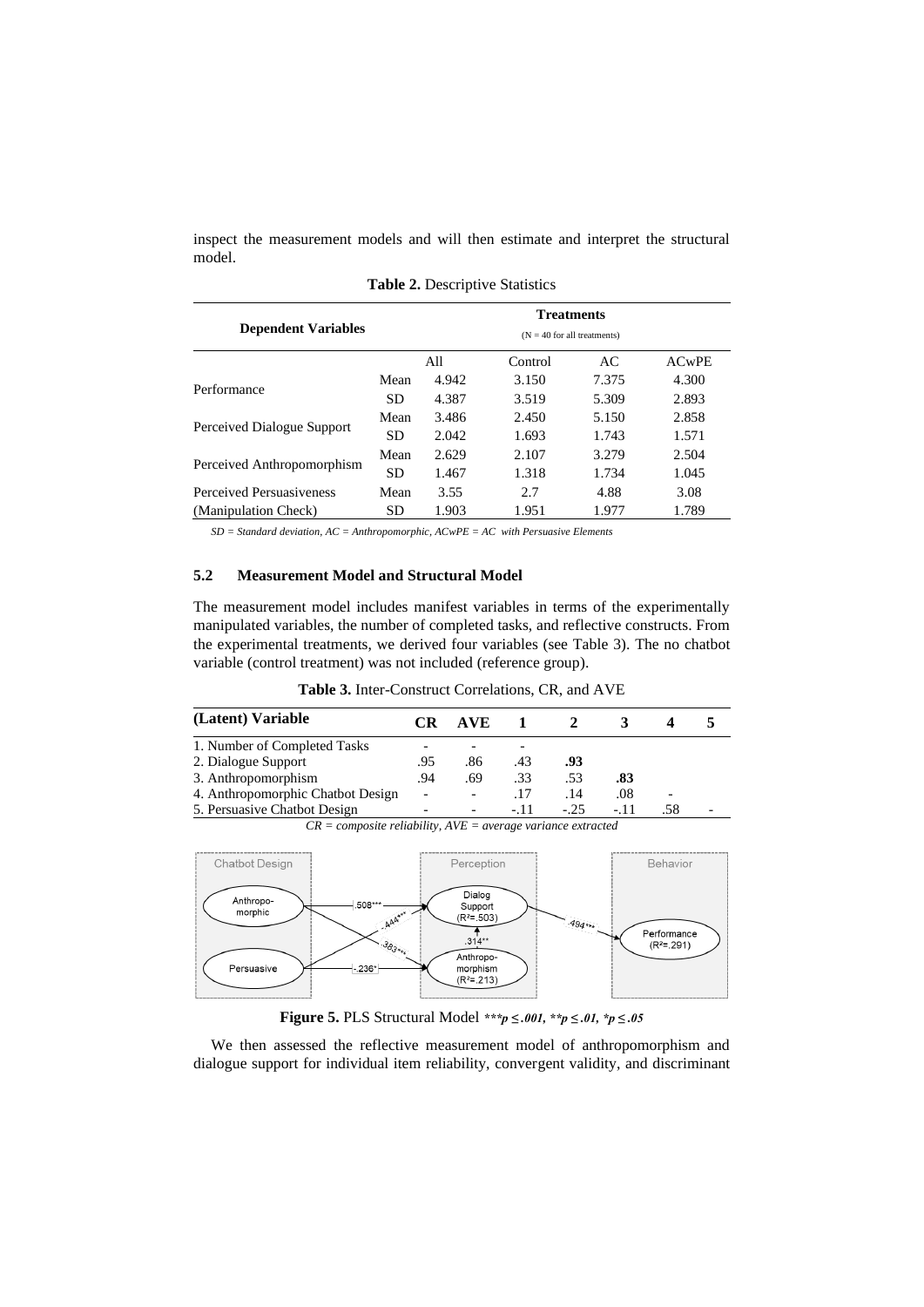validity. The model displays good measurement properties: all factor loadings are meaningful and significant, the composite reliability is above .7, the average variance extracted is above .5, and the Fornell–Larker criterion is satisfied. We then applied a bootstrap resampling procedure (with 4999 samples) to test the relationships. We favor the SEM for our research design with latent variables because it takes into account measurement errors or multidimensional structures of theoretical constructs [50] . The PLS estimator has advantages with respect to restrictive assumptions and is therefore widely used in experimental research [51], [52]. The different experimental conditions (no chatbot, anthropomorphically designed chatbot, persuasively and anthropomorphically designed chatbot) were dummy coded for our structural model, to compare the manipulations with a baseline condition (no chatbot). The structural model explains variances in Anthropomorphism ( $R^2 = .213$ ,  $f^2 = .156$ ), Dialog Support ( $R^2 =$ .503,  $f^2 = .312$ ) and Performance (measured as number of completed tasks) ( $R^2 = .291$ ). The results of the PLS estimation are illustrated in Figure 5.

|  |  |  | Table 4. Results for Hypotheses |
|--|--|--|---------------------------------|
|--|--|--|---------------------------------|

|   | <b>Hypothesis</b>                                                                                                                                                  | B        |      |               |  |  |  |
|---|--------------------------------------------------------------------------------------------------------------------------------------------------------------------|----------|------|---------------|--|--|--|
| 1 | a) An anthropomorphically designed chatbot yields a higher<br>level of perceived dialog support than no chatbot.                                                   | $.51***$ | 6.11 | s             |  |  |  |
|   | b) A persuasively and anthropomorphically designed chatbot<br>yields a higher level of perceived dialog support than an<br>anthropomorphically designed chatbot.   | $-44***$ | 5.25 | $\mathcal{C}$ |  |  |  |
| 2 | a) An anthropomorphically designed chatbot yields a higher<br>level of perceived anthropomorphism than no chatbot.                                                 | $.38***$ | 4.02 | $\bf{s}$      |  |  |  |
|   | b) A persuasively and anthropomorphically designed chatbot<br>yields a higher level of perceived anthropomorphism than an<br>anthropomorphically designed chatbot. | $-.24*$  | 2.49 | $\mathcal{C}$ |  |  |  |
| 3 | Perceived anthropomorphism positively impacts perceived<br>dialog support.                                                                                         | $.31**$  | 3.96 | $\bf{s}$      |  |  |  |
| 4 | Perceived dialog support positively impacts the number of<br>completed tasks.                                                                                      | .49***   | 6.41 | S             |  |  |  |
|   | $s = supported, c = contracted, ns = non-supported, B = path coefficient$                                                                                          |          |      |               |  |  |  |

In summary, we find support for hypotheses H1a, H2a, H3, and H4. We find contradicting results for H1b and H2b, namely the role of the persuasive design (see Table 4). Concerning, our control variables, we find significant effects for prior experience with chatbots on Anthropomorphism ( $\beta$  = -.239, p < .05). Moreover, we find a significant effect on Gender on Number of Completed Tasks ( $\beta$  = -.181, p < .05), with male participants completing fewer tasks.

## **6 Discussion**

Our experiment aimed to explore the relationship between the persuasive and anthropomorphic design of conversational agents and performance. The results have implications for CA and persuasive system design. In this regard, we provide empirical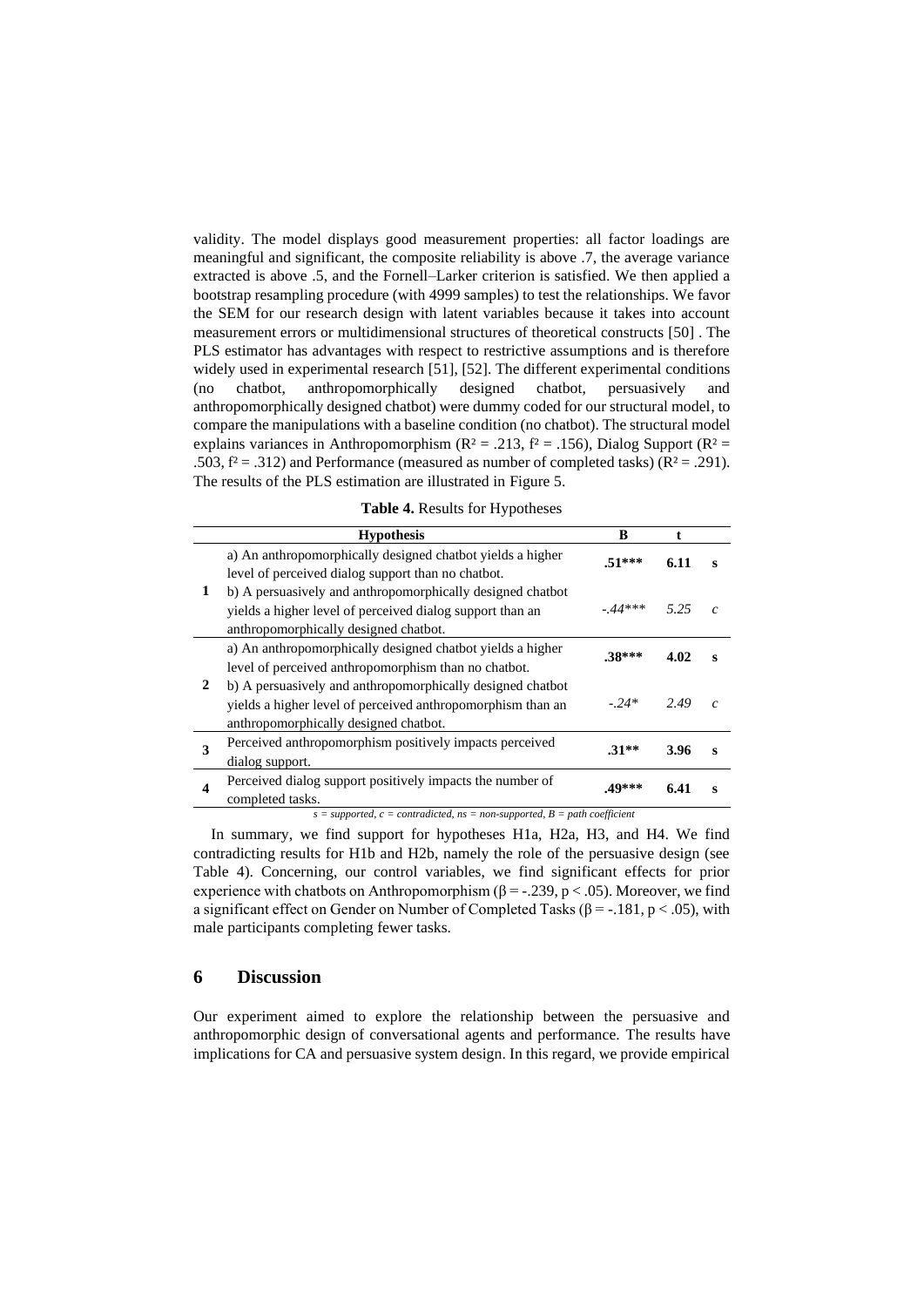evidence for the relation of anthropomorphism and persuasive design in CAs. We found contradicting evidence for our hypotheses that persuasive cues (explicitly praise, suggestion, and rewards) lead to higher perceived anthropomorphism and dialogue support. These results can be explained from different perspectives.

#### **6.1 Implications for Research**

First, when looking at CA literature, Seeger et al. [15] state that simply applying more social cues and anthropomorphic design elements will not automatically lead to a higher level of perceived anthropomorphism. Selecting and combining them should be done with caution. In this context, Clark et al. [53] see the expectations of a user as decisive. Users are experienced with the interaction with humans and know the mistakes they make in an interaction. However, computers make errors that can rarely be found in humans. Therefore, these errors are unexpected. Regarding our CA design, the anthropomorphic chatbot was well perceived, leading to higher perceived anthropomorphism and dialog support. However, by adding the intended-to-bepersuasive elements to the design, the perception of the chatbot is vastly different from the other one. This observation indicates that users did not expect the added social cues.

Second, it could also be hypothesized that the persuasive chatbot appears to be disingenuous. A slider task does not require specific skills, qualifications, or knowledge [48]. Furthermore, unlike tasks in crowdsourcing, such as labeling pictures, performing a slider task has no trigger for enjoyment (task enjoyment leading to increased performance [54]), has no deeper meaning (perceived meaning is linked with satisfaction and performance [55]), and does not enable a user to contribute to a greater good (like voluntary work where the reward is intrinsic to the act of volunteering [56]). Hence, we would suggest that individuals perceive the high level of praise, combined with suggestions to keep going and receiving arbitrary point rewards, as disingenuous and not fitting the task.

Lastly, the negative perception of the persuasive chatbot might be explained by the cognitive fit theory [57]. The theory proposes that the fit between task and presentation of supporting information shapes the task performance. Our results indicate that an anthropomorphic CA provides a better information presentation in terms of dialog support, fitting the task at hand. This fit leads to higher performance. Thus, through the lens of the cognitive fit theory, the addition of persuasive elements appears to reduce the fit between task and task support.

In summary, our results can be embedded in the current discourse of CA design for task support. However, the significant negative change in the CA's perception by adding persuasive elements was unexpected. Thus, our results highlight a research opportunity to investigate the design of CAs for task support. Specifically, the framing and nature of a task appear to interact with the perception of a CA. CAs should meet expectations, appear genuine, and be adapted to the nature of the task. However, understanding how to design such a CA has yet to be addressed.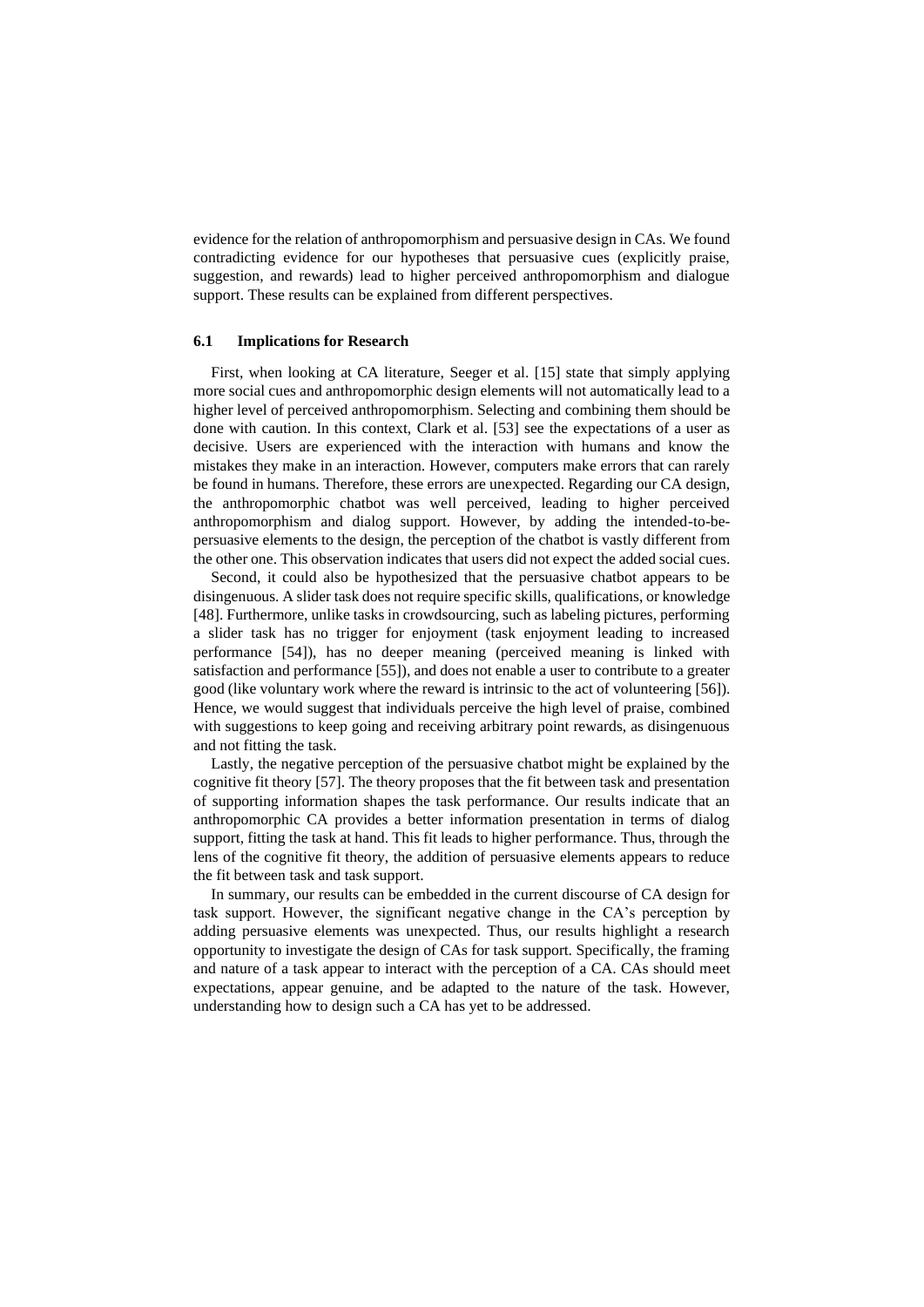#### **6.2 Implications for Practice**

For practice, our result indicates that using a CA to frame and support tasks can be beneficial. To be specific, we would relate our results to the context of crowdworking. In crowdworking, crowd workers perform multiple tasks [58], which fits the experimental setup of this study. Our participants were inclined to complete more tasks than necessary. This indicates that adding the option to perform more tasks, accompanied by an anthropomorphic CA, can lead crowd workers to do more tasks. Furthermore, our study provides a blueprint regarding the design of such an anthropomorphic CA. Specifically, we would advise against adding persuasive messages or other design elements to an anthropomorphic CA that is intended to provide dialog support. Therefore, our results can be used to better design chatbots in the context of (crowdworking) tasks.

#### **6.3 Limitations and Future Research**

Our study is not free of limitations and offers different opportunities for future research. We conducted the online experiment in a rather controlled setting, with a set of specific tasks that every participant was asked to complete, and a single interaction with the conversational agent. Moreover, we did not compare the provided CA's with a CA without any social cues. Thus, we benefitted from control yet lacked realism in our research design [49]. Similarly, our results are limited by the selection and reimbursement of participants. In a real-world work environment, individuals are under the constant influence of expecting and receiving payment for work. For instance, crowd workers primarily perform tasks to be paid [58]. In our setting, participants did not receive a comparable form of pay. They were allowed to participate in a raffle for 10€ online shopping vouchers. Thus, it is safe to assume that participants were motivated by other factors, such as curiosity or escaping boredom.

# **7 Conclusion**

In this study, we set out to explore the relation of persuasive and anthropomorphic CA design and performance (measured as the number of completed tasks). By means of a three-condition online experiment with two chatbots and 120 participants, we find empirical evidence for the positive influence an anthropomorphic CA has on an individual's perceived dialog support, mediated by the perceived anthropomorphism. However, a CA that displays the same anthropomorphic features and additionally provides persuasive messages, intended to provide further dialog support, is negatively perceived. This observation supports the proposition of Seeger et al. [15] that merely adding social cues and anthropomorphic characteristics to a CA is not always beneficial. In this context, our results indicate that a chatbot that provides dialog support (in our case praise, suggestions, and rewards) for simple tasks appears to be disingenuous. Therefore, our results indicate a potential for future research regarding the interaction of task and persuasive CA design. Our study makes three main contributions: First, we empirically demonstrate how the application of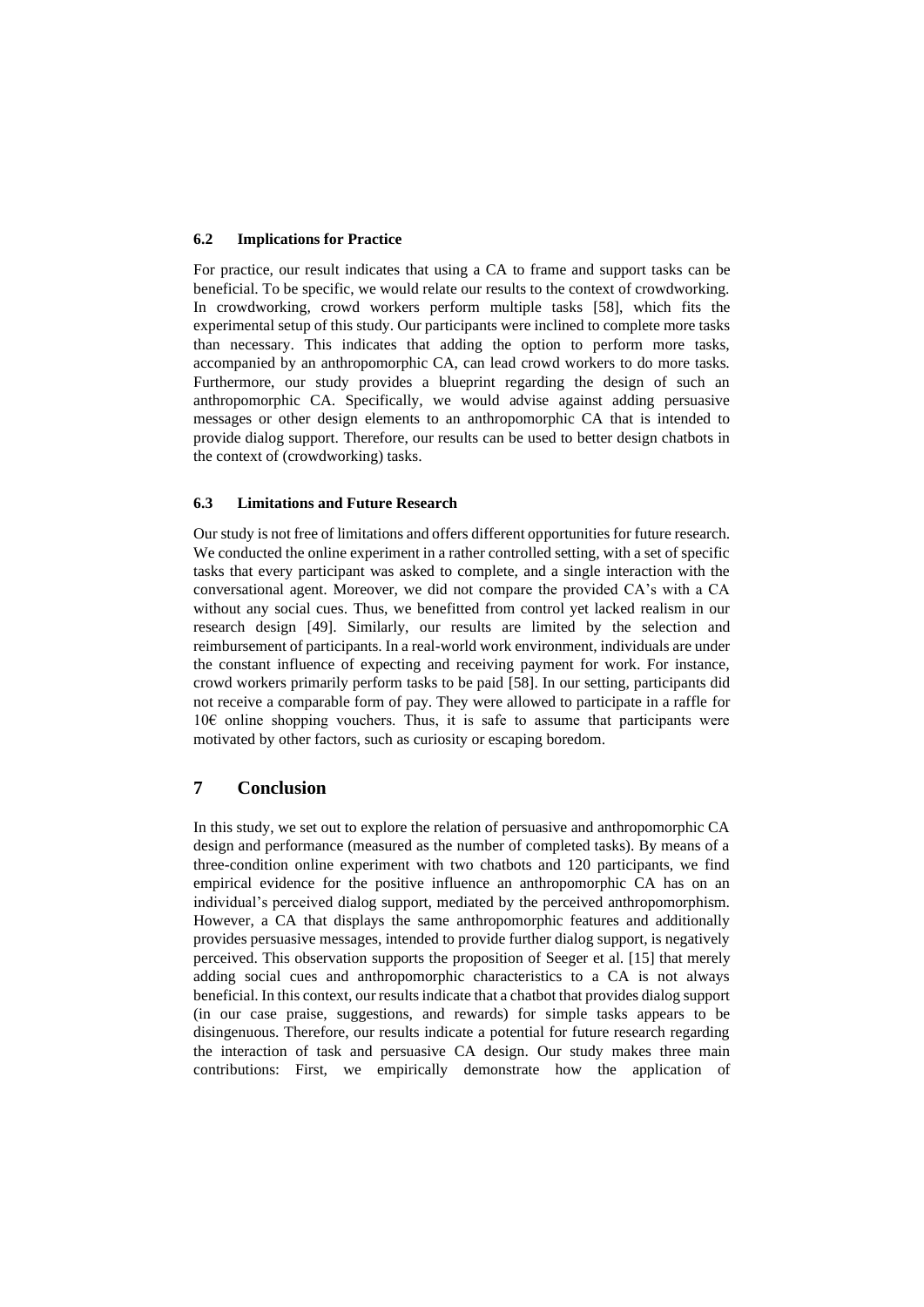anthropomorphic characteristics and persuasive messages can influence performance. Thereby, we add to the body of knowledge regarding the perception and influence anthropomorphic IS has on users. Second, we present CAs as a new type of persuasive IS that triggers social responses by users and offers new opportunities for interface and task design. Third, we bridge the gap between knowledge on persuasions and anthropomorphism of IS and the design of CA for dialog support.

# **8 Acknowledgements**

We would like to thank Jonas Gehrke and Jessica Lühnen for their support during this research project.

# **9 References**

- [1] I. Benbasat, "HCI Research: Future Challenges and Directions," *AIS Trans. Human-Computer Interact.*, vol. 2, no. 2, pp. 16–21, 2010.
- [2] B. J. Fogg, "Computers as persuasive social actors," in *Persuasive Technology*, San Francisco, USA: Morgan Kaufmann Publishers, 2003, pp. 89–120.
- [3] C.-M. Loock, T. Staake, and F. Thiesse, "Motivating Energy-Efficient Behavior with Green IS: An Investigation of Goal Setting and the Role of Defaults," *Manag. Inf. Syst. Q.*, vol. 37, no. 4, pp. 1313–1332, 2013.
- [4] M. S. Haque, M. Isomursu, M. Kangas, and T. Jämsä, "Measuring the influence of a persuasive application to promote physical activity," *CEUR Workshop Proc.*, vol. 2089, pp. 43–57, 2018.
- [5] P. Slattery, R. Vidgen, and P. Finnegan, "Persuasion: An analysis and common frame of reference for is research," *Commun. Assoc. Inf. Syst.*, vol. 46, pp. 30– 69, 2020.
- [6] H. Oinas-Kukkonen and M. Harjumaa, "A Systematic Framework for Designing and Evaluating Persuasive Systems," *LNCS*, vol. 5033, pp. 164–176, 2008.
- [7] M. McTear, Z. Callejas, and D. Griol, *The Conversational Interface: Talking to Smart Devices*. Basel, Switzerland: Springer Publishing Company, 2016.
- [8] N. Wang, W. L. Johnson, R. E. Mayer, P. Rizzo, E. Shaw, and H. Collins, "The politeness effect: Pedagogical agents and learning outcomes," *Int. J. Hum. Comput. Stud.*, vol. 66, no. 2, pp. 98–112, 2008.
- [9] B. Reeves and C. Nass, *The Media Equation: How People Treat Computers, Television and New Media Like Real People and Places*. The Center for the Study of Language and Information Publications, 1996.
- [10] H. Oinas-Kukkonen and M. Harjumaa, "Persuasive Systems Design: Key Issues, Process Model, and System Features," *Commun. Assoc. Inf. Syst.*, vol. 24, no. 1, p. 96, 2009.
- [11] S. Diederich, S. Lichtenberg, A. B. Brendel, and S. Trang, "Promoting sustainable mobility beliefs with persuasive and anthropomorphic design: Insights from an experiment with a conversational agent," Nov. 2019.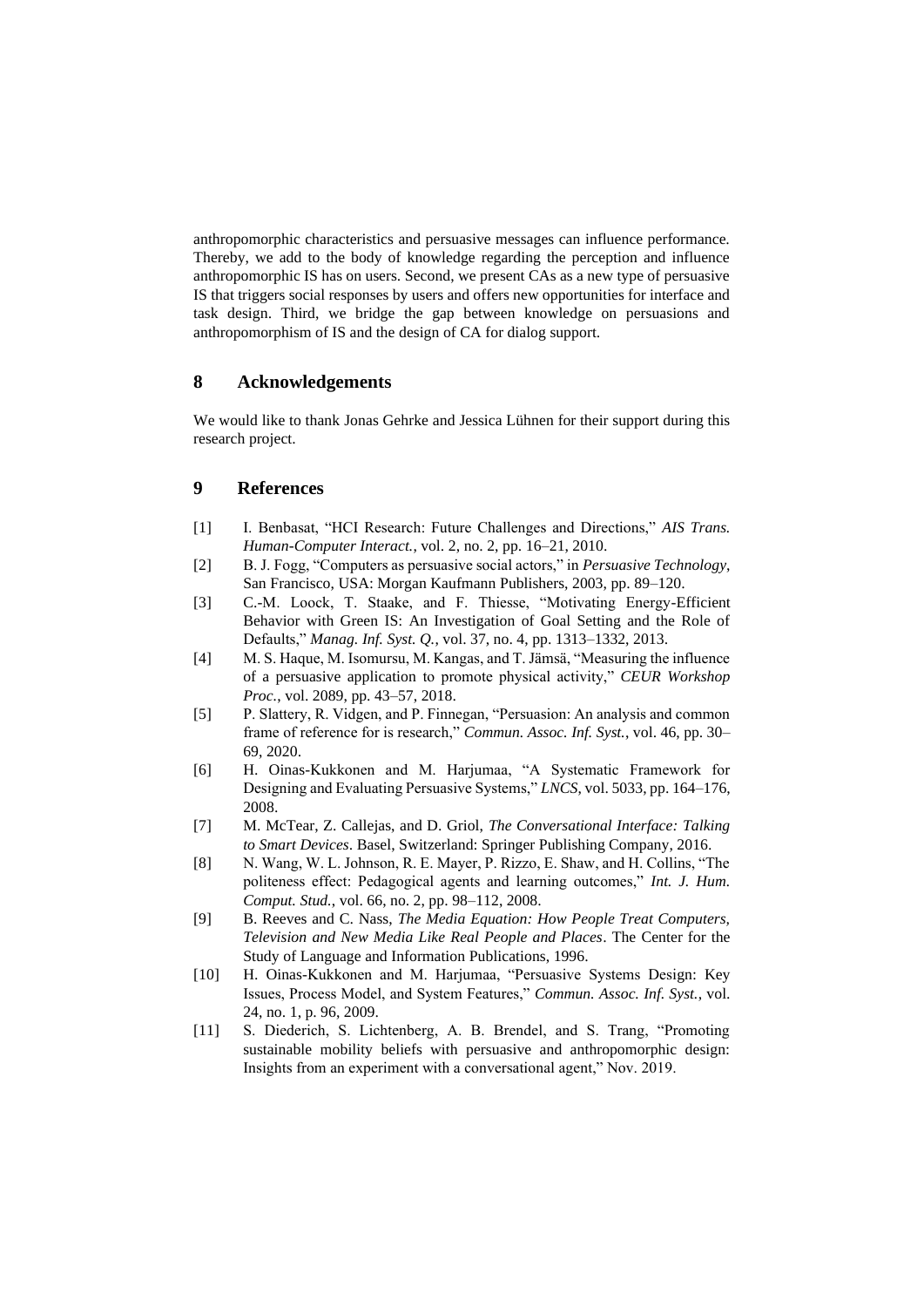- [12] U. Gnewuch, S. Morana, C. Heckmann, and A. Maedche, "Designing Conversational Agents for Energy Feedback," in *Lecture Notes in Computer Science*, vol. 10844 LNCS, Springer Verlag, 2018, pp. 18–33.
- [13] M. J. Koeder, E. Tanaka, and H. Mitomo, "'Lootboxes' in digital games A gamble with consumers in need of regulation? An evaluation based on learnings from Japan," *22nd Bienn. Conf. Int. Telecommun. Soc. "Beyond boundaries Challenges business, policy Soc.*, 2018.
- [14] T. Toscos, A. Faber, S. An, and M. P. Gandhi, "Chick Clique: Persuasive technology to motivate teenage girls to exercise," *Conf. Hum. Factors Comput. Syst. - Proc.*, pp. 1873–1878, 2006.
- [15] A. M. Seeger, J. Pfeiffer, and A. Heinzl, "Designing anthropomorphic conversational agents: Development and empirical evaluation of a design framework," in *ICIS*, 2018, pp. 1–17.
- [16] C. Nass, J. Steuer, and E. R. Tauber, "Computers are social actors," in *ACM CHI*, 1994, p. 204.
- [17] C. Nass and Y. Moon, "Machines and mindlessness: Social responses to computers," *J. Soc. Issues*, vol. 56, no. 1, pp. 81–103, 2000.
- [18] S. Langrial, T. Lehto, H. Oinas-Kukkonen, M. Harjumaa, and P. Karppinen, "Native mobile applications for personal wellbeing: A persuasive systems design evaluation," in *PACIS*, 2012, pp. 1–16.
- [19] S. Consolvo, K. Everitt, I. Smith, and J. A. Landay, "Design requirements for technologies that encourage physical activity," in *Conference on Human Factors in Computing Systems - Proceedings*, 2006, vol. 1, pp. 457–466.
- [20] J. Filippou, C. Cheong, and F. Cheong, "Modelling the impact of study behaviours on academic performance to inform the design of a persuasive system," *Inf. Manag.*, vol. 53, no. 7, pp. 892–903, 2016.
- [21] S. Lichtenberg and A. B. Brendel, "Arrr you a Pirate? Towards the Gamification Element ' Lootbox ,'" *AMCIS (Forthcoming)*, 2020.
- [22] S. Lichtenberg, T. Lembcke, M. Brenig, A. B. Brendel, and S. Trang, "Can Gamification lead to Increase Paid Crowdworkers Output ?," in *15. Internationale Tagung Wirtschaftsinformatik*, 2020, no. December 2019.
- [23] T. Lehto, H. Oinas-Kukkonen, and F. Drozd, "Factors affecting perceived persuasiveness of a behavior change support system," in *ICIS*, 2012, vol. 3, pp. 1926–1939.
- [24] S. Diederich, A. B. Brendel, and L. M. Kolbe, "On Conversational Agents in Information Systems Research: Analyzing the Past to Guide Future Work," *Proc. Int. Conf. Wirtschaftsinformatik*, pp. 1550–1564, 2019.
- [25] Oracle, "Can Virtual Experiences Replace Reality? The future role for humans in delivering customer experience," p. 19, 2016.
- [26] N. V. Wünderlich and S. Paluch, "A Nice and Friendly Chat With a Bot: User Perceptions of AI-based Service Agents," in *ICIS*, 2017, no. 1, pp. 1–11.
- [27] R. M. Stock and M. Merkle, "Can Humanoid Service Robots Perform Better Than Service Employees? A Comparison of Innovative Behavior Cues," 2018.
- [28] J. Feine, U. Gnewuch, S. Morana, and A. Maedche, "A Taxonomy of Social Cues for Conversational Agents," *Int. J. Hum. Comput. Stud.*, vol. 132, pp.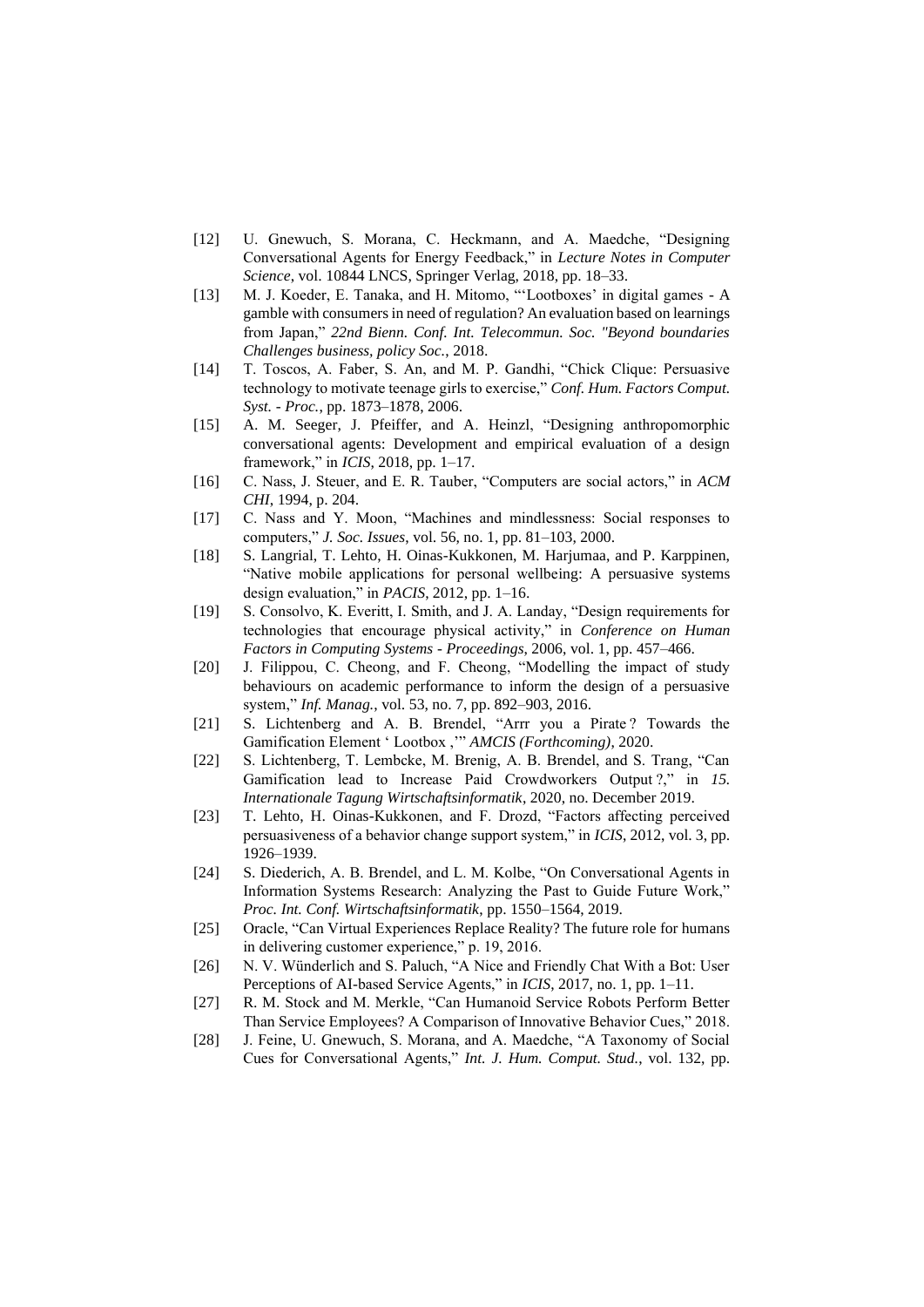138–161, Dec. 2019.

- [29] T. Verhagen, J. van Nes, F. Feldberg, and W. van Dolen, "Virtual customer service agents: Using social presence and personalization to shape online service encounters," *J. Comput. Commun.*, vol. 19, no. 3, pp. 529–545, 2014.
- [30] B. J. Fogg and C. Nass, "How users reciprocate to computers," in *ACM CHI*, 1997, no. March, p. 331.
- [31] L. Gong, "How social is social responses to computers? The function of the degree of anthropomorphism in computer representations," *Comput. Human Behav.*, vol. 24, no. 4, pp. 1494–1509, 2008.
- [32] U. Gnewuch, S. Morana, M. T. P. Adam, and A. Maedche, "Faster Is Not Always Better: Understanding the Effect of Dynamic Response Delays in Human-Chatbot Interaction," in *ECIS*, 2018, pp. 1–17.
- [33] T. Araujo, "Living up to the chatbot hype: The influence of anthropomorphic design cues and communicative agency framing on conversational agent and company perceptions," *Comput. Human Behav.*, vol. 85, pp. 183–189, 2018.
- [34] M. D. Hanus and J. Fox, "Persuasive avatars: The effects of customizing a virtual salespersons appearance on brand liking and purchase intentions," *Int. J. Hum. Comput. Stud.*, vol. 84, pp. 33–40, 2015.
- [35] J. Sebastian and D. Richards, "Changing stigmatizing attitudes to mental health via education and contact with embodied conversational agents," *Comput. Human Behav.*, vol. 73, pp. 479–488, 2017.
- [36] Y. J. Sah and W. Peng, "Effects of visual and linguistic anthropomorphic cues on social perception, self-awareness, and information disclosure in a health website," *Comput. Human Behav.*, vol. 45, pp. 392–401, 2015.
- [37] R. M. Schuetzler, J. S. Giboney, G. M. Grimes, and J. F. Nunamaker, "The Influence of Conversational Agents on Socially Desirable Responding," in *HICSS*, 2018, vol. 9, pp. 283–292.
- [38] P. Ekman and W. V. Friesen, "The Repertoire of Nonverbal Behavior: Categories, Origins, Usage, and Coding," *Semiotica*, vol. 1, no. 1, pp. 49–98, 1969.
- [39] R. E. Mayer, W. L. Johnson, E. Shaw, and S. Sandhu, "Constructing computerbased tutors that are socially sensitive: Politeness in educational software," *Int. J. Hum. Comput. Stud.*, vol. 64, no. 1, pp. 36–42, 2006.
- [40] N. Shevchuk and H. Oinas-Kukkonen, "Exploring Green Information Systems and Technologies as Persuasive Systems: A Systematic Review of Applications in Published Research," in *ICIS*, 2016, pp. 1–11.
- [41] M. El Kamali, L. Angelini, M. Caon, G. Andreoni, O. A. Khaled, and E. Mugellini, "Towards the Nestore e-Coach: A tangible and embodied conversational agent for older adults," in *UbiComp/ISWC 2018*, Oct. 2018, pp. 1656–1663.
- [42] J. Hamari, "Transforming homo economicus into homo ludens: A field experiment on gamification in a utilitarian peer-to-peer trading service," *Electron. Commer. Res. Appl.*, vol. 12, no. 4, pp. 236–245, 2013.
- [43] K. Xu and M. Lombard, "Persuasive computing: Feeling peer pressure from multiple computer agents," *Comput. Human Behav.*, vol. 74, pp. 152–162, Sep.